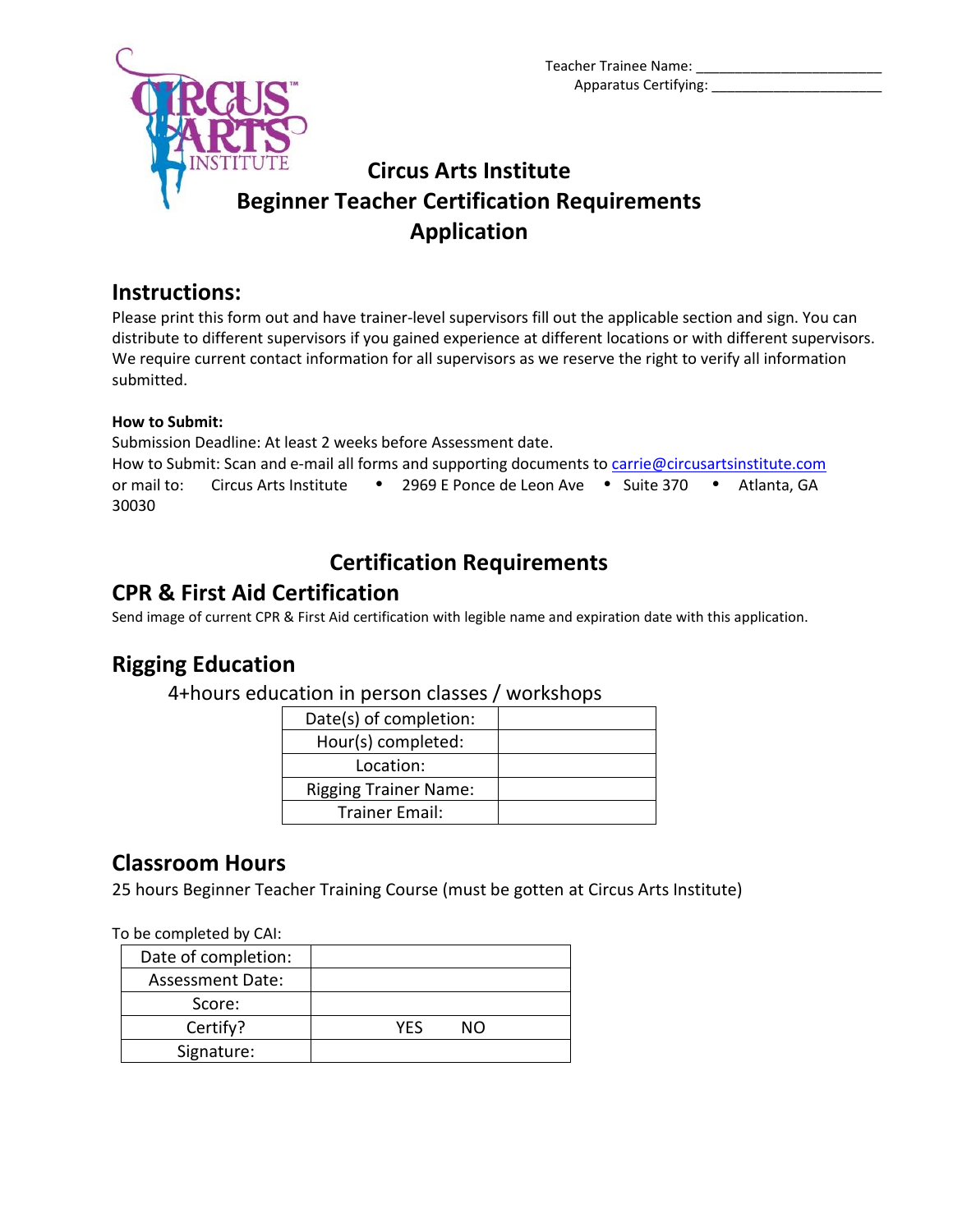



### 1) 5-10 hours classroom observation/co-spotting

Notes: These hours should only count towards one requirement These are hours that trainee observed or co-spotted beginner-level classes/lessons (cannot be while coteaching or teaching) for the purpose of learning to teach. Only record class/lesson hours where above apparatus was being taught.

To be completed by trainer-level supervisor:

| Date(s) of completion:   |            |           | Date(s) of completion:   |            |           |
|--------------------------|------------|-----------|--------------------------|------------|-----------|
| Hour(s) completed:       |            |           | Hour(s) completed:       |            |           |
| Recommend for            | <b>YES</b> | <b>NO</b> | Recommend for            | <b>YES</b> | <b>NO</b> |
| Certification?           |            |           | Certification?           |            |           |
| Location:                |            |           | Location:                |            |           |
| <b>Supervisor Name:</b>  |            |           | <b>Supervisor Name:</b>  |            |           |
| <b>Supervisor Email:</b> |            |           | <b>Supervisor Email:</b> |            |           |
| Signature:               |            |           | Signature:               |            |           |
|                          |            |           |                          |            |           |
| Date(s) of completion:   |            |           | Date(s) of completion:   |            |           |
| Hour(s) completed:       |            |           | Hour(s) completed:       |            |           |
| Recommend for            | <b>YES</b> | <b>NO</b> | Recommend for            | <b>YES</b> | <b>NO</b> |
| Certification?           |            |           | Certification?           |            |           |
| Location:                |            |           | Location:                |            |           |
| <b>Supervisor Name:</b>  |            |           | <b>Supervisor Name:</b>  |            |           |
| <b>Supervisor Email:</b> |            |           | <b>Supervisor Email:</b> |            |           |
| Signature:               |            |           | Signature:               |            |           |
|                          |            |           |                          |            |           |
| Date(s) of completion:   |            |           | Date(s) of completion:   |            |           |
| Hour(s) completed:       |            |           | Hour(s) completed:       |            |           |
| Recommend for            | <b>YES</b> | <b>NO</b> | Recommend for            | <b>YES</b> |           |
| Certification?           |            |           | Certification?           |            | <b>NO</b> |
| Location:                |            |           | Location:                |            |           |
| <b>Supervisor Name:</b>  |            |           | <b>Supervisor Name:</b>  |            |           |
| <b>Supervisor Email:</b> |            |           | <b>Supervisor Email:</b> |            |           |
| Signature:               |            |           | Signature:               |            |           |
|                          |            |           |                          |            |           |
| Date(s) of completion:   |            |           | Date(s) of completion:   |            |           |
| Hour(s) completed:       |            |           | Hour(s) completed:       |            |           |
| Recommend for            |            | <b>NO</b> | Recommend for            | <b>YES</b> | <b>NO</b> |
| Certification?           | <b>YES</b> |           | Certification?           |            |           |
| Location:                |            |           | Location:                |            |           |
| <b>Supervisor Name:</b>  |            |           | <b>Supervisor Name:</b>  |            |           |
| <b>Supervisor Email:</b> |            |           | <b>Supervisor Email:</b> |            |           |
| Signature:               |            |           | Signature:               |            |           |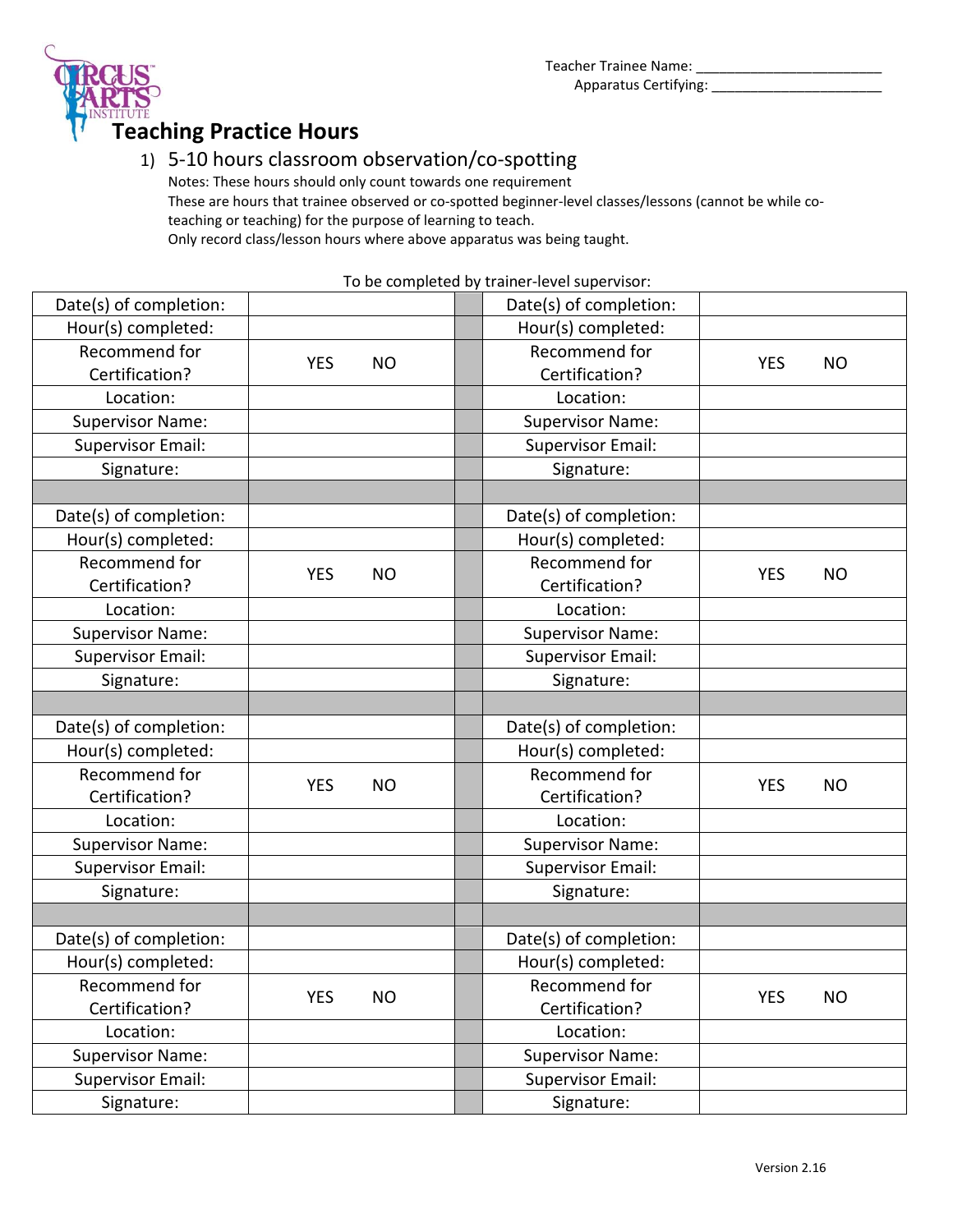

#### 2) 30-60 hours co-teaching

Notes: These hours should only count towards one requirement. These are hours that the trainee co-taught beginner-level classes/lessons. Only record class/lesson hours where above apparatus was being taught.

To be completed by trainer-level supervisor:

| Date(s) of completion:   |                         |           | Date(s) of completion:   |            |           |
|--------------------------|-------------------------|-----------|--------------------------|------------|-----------|
| Hour(s) completed:       |                         |           | Hour(s) completed:       |            |           |
| Recommend for            |                         |           | Recommend for            |            |           |
| Certification?           | <b>YES</b>              | <b>NO</b> | Certification?           | <b>YES</b> | <b>NO</b> |
| Location:                |                         |           | Location:                |            |           |
| <b>Supervisor Name:</b>  |                         |           | <b>Supervisor Name:</b>  |            |           |
| <b>Supervisor Email:</b> |                         |           | <b>Supervisor Email:</b> |            |           |
| Signature:               |                         |           | Signature:               |            |           |
|                          |                         |           |                          |            |           |
| Date(s) of completion:   |                         |           | Date(s) of completion:   |            |           |
| Hour(s) completed:       |                         |           | Hour(s) completed:       |            |           |
| Recommend for            |                         |           | Recommend for            |            |           |
| Certification?           | <b>YES</b>              | <b>NO</b> | Certification?           | <b>YES</b> | <b>NO</b> |
| Location:                |                         |           | Location:                |            |           |
| <b>Supervisor Name:</b>  |                         |           | <b>Supervisor Name:</b>  |            |           |
| <b>Supervisor Email:</b> |                         |           | <b>Supervisor Email:</b> |            |           |
| Signature:               |                         |           | Signature:               |            |           |
|                          |                         |           |                          |            |           |
| Date(s) of completion:   |                         |           | Date(s) of completion:   |            |           |
| Hour(s) completed:       |                         |           | Hour(s) completed:       |            |           |
| Recommend for            | <b>YES</b>              | <b>NO</b> | Recommend for            | <b>YES</b> | <b>NO</b> |
| Certification?           |                         |           | Certification?           |            |           |
| Location:                |                         |           | Location:                |            |           |
| <b>Supervisor Name:</b>  |                         |           | <b>Supervisor Name:</b>  |            |           |
| <b>Supervisor Email:</b> |                         |           | <b>Supervisor Email:</b> |            |           |
| Signature:               |                         |           | Signature:               |            |           |
|                          |                         |           |                          |            |           |
| Date(s) of completion:   |                         |           | Date(s) of completion:   |            |           |
| Hour(s) completed:       |                         |           | Hour(s) completed:       |            |           |
| Recommend for            |                         |           | Recommend for            |            |           |
| Certification?           | <b>YES</b><br><b>NO</b> |           | Certification?           | <b>YES</b> | <b>NO</b> |
| Location:                |                         |           | Location:                |            |           |
| <b>Supervisor Name:</b>  |                         |           | <b>Supervisor Name:</b>  |            |           |
| <b>Supervisor Email:</b> |                         |           | <b>Supervisor Email:</b> |            |           |
| Signature:               |                         |           | Signature:               |            |           |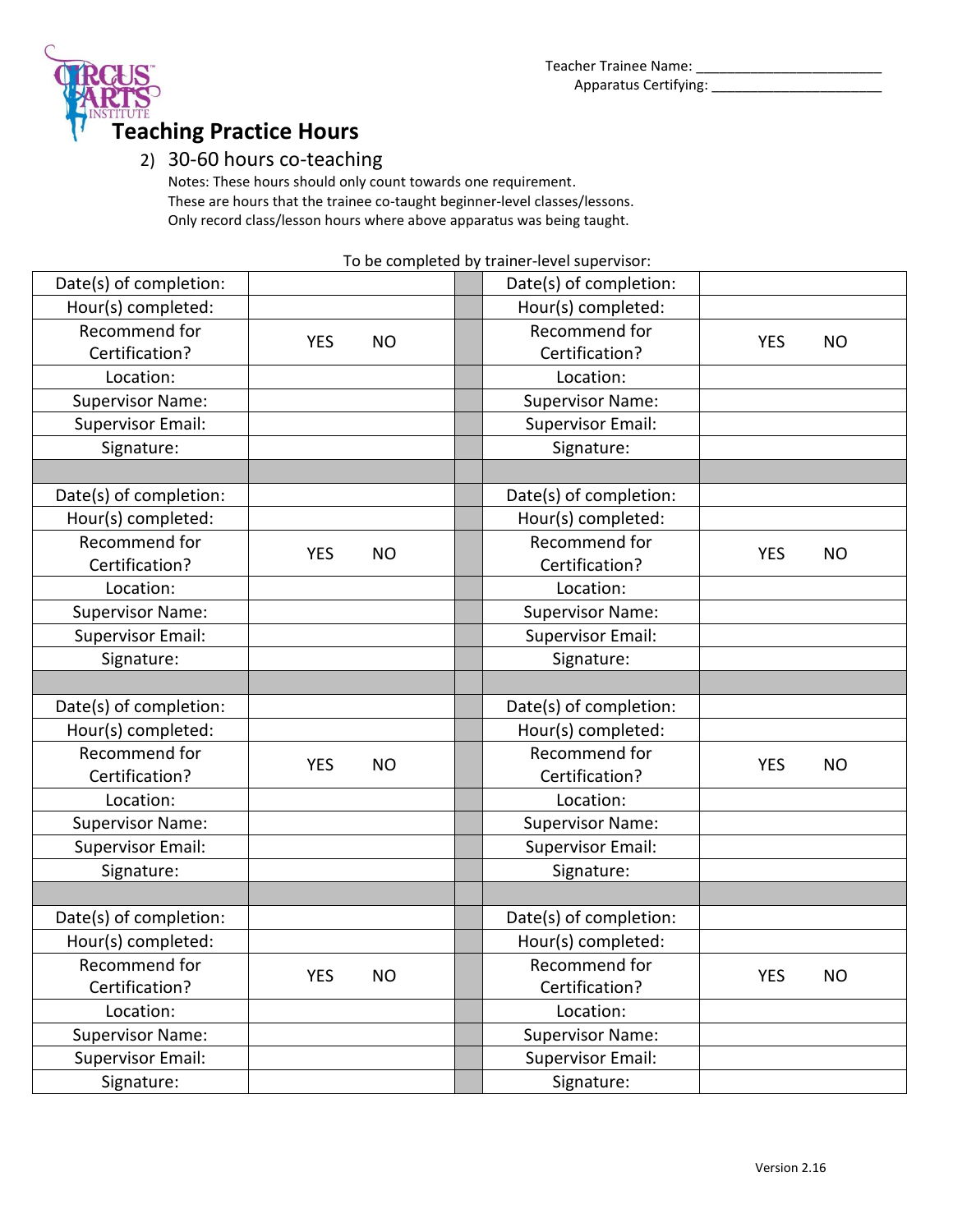

### 3) 5 hours supervised teaching

Notes: These hours should only count towards one requirement These are hours spent teaching alone (while supervised) beginner-level classes/lessons Only record class/lesson hours where above apparatus was being taught.

To be completed by trainer-level supervisor:

| Date(s) of completion:   |                         |           |  | Date(s) of completion:   |            |           |
|--------------------------|-------------------------|-----------|--|--------------------------|------------|-----------|
| Hour(s) completed:       |                         |           |  | Hour(s) completed:       |            |           |
| Recommend for            | <b>YES</b><br><b>NO</b> |           |  | Recommend for            | <b>YES</b> | <b>NO</b> |
| Certification?           |                         |           |  | Certification?           |            |           |
| Location:                |                         |           |  | Location:                |            |           |
| <b>Supervisor Name:</b>  |                         |           |  | <b>Supervisor Name:</b>  |            |           |
| <b>Supervisor Email:</b> |                         |           |  | <b>Supervisor Email:</b> |            |           |
| Signature:               |                         |           |  | Signature:               |            |           |
|                          |                         |           |  |                          |            |           |
| Date(s) of completion:   |                         |           |  | Date(s) of completion:   |            |           |
| Hour(s) completed:       |                         |           |  | Hour(s) completed:       |            |           |
| Recommend for            | <b>YES</b>              |           |  | Recommend for            | <b>YES</b> | <b>NO</b> |
| Certification?           |                         | <b>NO</b> |  | Certification?           |            |           |
| Location:                |                         |           |  | Location:                |            |           |
| <b>Supervisor Name:</b>  |                         |           |  | <b>Supervisor Name:</b>  |            |           |
| <b>Supervisor Email:</b> |                         |           |  | <b>Supervisor Email:</b> |            |           |
| Signature:               |                         |           |  | Signature:               |            |           |
|                          |                         |           |  |                          |            |           |
| Date(s) of completion:   |                         |           |  | Date(s) of completion:   |            |           |
| Hour(s) completed:       |                         |           |  | Hour(s) completed:       |            |           |
| Recommend for            | <b>YES</b>              |           |  | Recommend for            | <b>YES</b> | <b>NO</b> |
| Certification?           |                         | <b>NO</b> |  | Certification?           |            |           |
| Location:                |                         |           |  | Location:                |            |           |
| <b>Supervisor Name:</b>  |                         |           |  | <b>Supervisor Name:</b>  |            |           |
| <b>Supervisor Email:</b> |                         |           |  | <b>Supervisor Email:</b> |            |           |
| Signature:               |                         |           |  | Signature:               |            |           |
|                          |                         |           |  |                          |            |           |

### Supervisor Classroom Management Assessment:

| To be completed by most recent trainer-level supervisor who has observed trainee teach:<br>On a scale of 1-5 (1 being poor/not in control of classroom and 5 being excellent/ commands her students well) how would you<br>rate the trainee's recent performance as a teacher. |           |     |     |  |  |           |       |  |  |  |
|--------------------------------------------------------------------------------------------------------------------------------------------------------------------------------------------------------------------------------------------------------------------------------|-----------|-----|-----|--|--|-----------|-------|--|--|--|
|                                                                                                                                                                                                                                                                                |           |     |     |  |  | 1 2 3 4 5 |       |  |  |  |
| Would you suggest awarding Beginner Teacher Certification, meaning that this trainee is HIGHLY qualified to teach Aerial                                                                                                                                                       |           |     |     |  |  |           |       |  |  |  |
| Classes/Lessons at the Beginner Level?                                                                                                                                                                                                                                         |           | YES | NO. |  |  |           |       |  |  |  |
| Name                                                                                                                                                                                                                                                                           | Signature |     |     |  |  |           | Date: |  |  |  |

To confidentially relate any concerns, please email Carrie at Carrie@circusartsinstitue.com